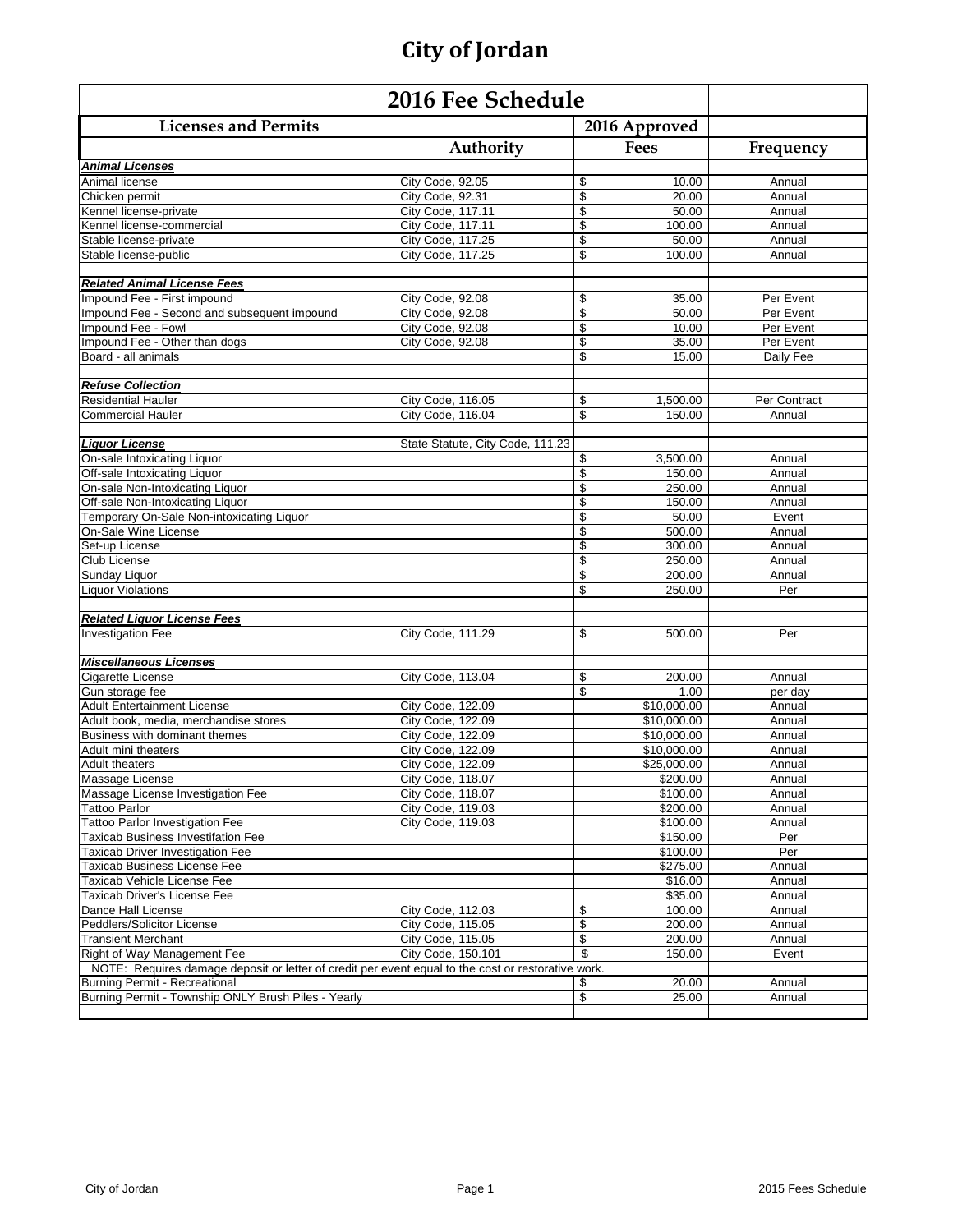| <b>State Statute</b><br>\$<br>100.00<br>Application<br>Adult Entertainment Investigation Fee<br>City Code, 122.09<br>\$<br>1,000.00<br>Application<br><b>Pawn Shop Fees</b><br>City Code, 120.06<br>Annual License fees<br>\$<br>1,500.00<br>Annual<br>\$<br>1,000.00<br>Initial Investigation Fee<br>Application<br>\$<br>New Employee Investigation Fees<br>315.00<br>Event<br>\$<br>1.50<br>Per Transaction<br>\$<br>Manual Billable Transaction Fee<br>2.50<br>Per Transaction<br>Unless stated otherwise, all<br>Variance-Residential<br>zoning fees and subdivision fees \$<br>200.00<br>Application<br>Variance-Commercial<br>are authorized by City Code<br>\$<br>Application<br>300.00<br>Code Amendment<br>Ch.154 Zoning and City Code<br>\$<br>Application<br>250.00<br>\$<br>Conditional Use Permit-Residential/Interim Use<br>Ch.153 Subdivisions,<br>200.00<br>Application<br>\$<br>Conditional Use Permit-Com.+Ind. /Interim Use<br>300.00<br>Application<br>respectively.<br>\$<br>300.00<br>Application<br>Re-zone Request<br>\$<br>200.00<br>Application<br>Annexation<br>NOTE: All costs incidental to annexation, whether contested or uncontested are the responsibility of the requesting party.<br>These costs will be billed as City cost.<br>Minor subdivision<br>Application<br>\$<br>150.00<br>\$<br>Sketch Plan<br>250.00<br>Application<br>\$<br><b>Preliminary Plat</b><br>500.00<br>Application<br>\$<br><b>Final Plat</b><br>500.00<br>Application<br><b>PUD</b><br>\$<br>500.00<br>Application<br>Park land Dedication<br>10% of market value of land at time of platting.<br>Application<br><b>Related Zoning and Subdivision Fees</b><br>Landscape escrow-Residential<br>\$<br>2,500.00<br>Per lot<br>\$<br>Landscape escrow-Commercial<br>5,000.00<br>Per lot<br>\$<br><b>Erosion Control Fee</b><br>City Code, 150.101<br>150.00<br>Per lot<br>\$<br><b>Grading &amp; Excavation Permit</b><br>City Code, 150.115; 150.063<br>150.00<br>Event<br>NOTE: Requires damage deposit or letter of credit per event equal to the cost or restorative work.<br>\$<br>Comprehensive Plan Amendment<br>600.00<br>Application<br>Cost<br>Application<br>EIS<br>Application<br>Cost<br>\$<br>Design Review Fee<br>150.00<br>Event<br>\$<br>200.00<br>Special Planning Commission Meeting<br>Event<br>\$<br>Private Activity Revenue Bond Financing Fee<br>2,500.00<br>Application<br>\$<br><b>TIF Application Fee</b><br>10,000.00<br>Application<br>\$<br>5,000.00<br><b>Tax Abatement Fee</b><br>Application<br>NOTE: All costs related to TIF & Abatement application including but not limited to legal, fiscal and staff time will be billed at cost to the<br>developer. These are not reimbursed and are the cost to establish the TIF or Abatement<br>\$<br>Vacation Easement Application<br>300.00<br>Application<br>S<br>Vacation of Street or Allev<br>500.00<br>Application<br>Site Plan Review - On all Commercial permits<br>\$<br>Application<br>150.00<br><b>Attorney Fees</b><br>Attorney fee for City Work<br>City Code, 31.04<br>\$<br>145.70<br>Per Hour<br>\$<br>Attorney fee for developments<br>210.00<br>Per Hour<br>\$<br>Per Hour<br>92.00<br>Paralegal<br><b>Engineering Fees</b><br>Tim Loose, Designated City Engineer<br>126.50<br>\$<br>Per hour<br>\$<br>Mike Waltman, Assistant City Engineer<br>109.00<br>Per hour<br>\$<br><b>General Engineering</b><br>79.50<br>Per hour<br>Sr. Project Manager or Sr. Principal Engineer/Surveyor<br>Per Hour<br>City Code, 31.07<br>\$120.00-\$160.00/Hour<br>Sr. Project Manager - Principal Engineer/Surveyor<br>\$100.00-160.00/Hour<br>Per Hour<br><b>Principal Environmental Engineer</b><br>\$135.00-190.00/Hour<br>Per Hour<br>Senior Transportation Planner<br>\$110.00-170.00/Hour<br>Per Hour<br>Project Manager<br>\$100.00-145.00/Hour<br>Per Hour<br>Project/Design Engineer/Planner<br>\$60.00-\$135.00/Hour<br>Per Hour<br>Licensed Surveyor<br>\$75.00-\$135.00/Hour<br>Per Hour<br>Project Surveyor<br>\$60.00-100.00/Hour<br>Per Hour<br>Specialist(Nat. Resources: GIS; Traffic;Other)<br>\$70.00-\$120.00/Hour<br>Per Hour<br>Senior Technician<br>\$70.00-\$130.00/Hour<br>Per Hour<br>Technician<br>\$50.00-\$90.00/Hour<br>Per Hour<br>Clerical<br>\$35.00-\$80.00/Hour<br>Per Hour<br>GPS/Robotic Survey Equipment<br>No Charge<br>Per Hour | <b>Miscellaneous License Related Fees</b> |  | 2016 Approved |  |  |  |
|---------------------------------------------------------------------------------------------------------------------------------------------------------------------------------------------------------------------------------------------------------------------------------------------------------------------------------------------------------------------------------------------------------------------------------------------------------------------------------------------------------------------------------------------------------------------------------------------------------------------------------------------------------------------------------------------------------------------------------------------------------------------------------------------------------------------------------------------------------------------------------------------------------------------------------------------------------------------------------------------------------------------------------------------------------------------------------------------------------------------------------------------------------------------------------------------------------------------------------------------------------------------------------------------------------------------------------------------------------------------------------------------------------------------------------------------------------------------------------------------------------------------------------------------------------------------------------------------------------------------------------------------------------------------------------------------------------------------------------------------------------------------------------------------------------------------------------------------------------------------------------------------------------------------------------------------------------------------------------------------------------------------------------------------------------------------------------------------------------------------------------------------------------------------------------------------------------------------------------------------------------------------------------------------------------------------------------------------------------------------------------------------------------------------------------------------------------------------------------------------------------------------------------------------------------------------------------------------------------------------------------------------------------------------------------------------------------------------------------------------------------------------------------------------------------------------------------------------------------------------------------------------------------------------------------------------------------------------------------------------------------------------------------------------------------------------------------------------------------------------------------------------------------------------------------------------------------------------------------------------------------------------------------------------------------------------------------------------------------------------------------------------------------------------------------------------------------------------------------------------------------------------------------------------------------------------------------------------------------------------------------------------------------------------------------------------------------------------------------------------------------------------------------------------------------------------------------------------------------------------------------------------------------------------------------------------------------------------------------------------------------------------------------------------------------------------------------------------------------------------------------------------------------------------------------------------------------------------------------------------------------------------------------------------------------------------------------------------------------------------|-------------------------------------------|--|---------------|--|--|--|
|                                                                                                                                                                                                                                                                                                                                                                                                                                                                                                                                                                                                                                                                                                                                                                                                                                                                                                                                                                                                                                                                                                                                                                                                                                                                                                                                                                                                                                                                                                                                                                                                                                                                                                                                                                                                                                                                                                                                                                                                                                                                                                                                                                                                                                                                                                                                                                                                                                                                                                                                                                                                                                                                                                                                                                                                                                                                                                                                                                                                                                                                                                                                                                                                                                                                                                                                                                                                                                                                                                                                                                                                                                                                                                                                                                                                                                                                                                                                                                                                                                                                                                                                                                                                                                                                                                                                                                     | Gambling Permit Investigation Fee         |  |               |  |  |  |
|                                                                                                                                                                                                                                                                                                                                                                                                                                                                                                                                                                                                                                                                                                                                                                                                                                                                                                                                                                                                                                                                                                                                                                                                                                                                                                                                                                                                                                                                                                                                                                                                                                                                                                                                                                                                                                                                                                                                                                                                                                                                                                                                                                                                                                                                                                                                                                                                                                                                                                                                                                                                                                                                                                                                                                                                                                                                                                                                                                                                                                                                                                                                                                                                                                                                                                                                                                                                                                                                                                                                                                                                                                                                                                                                                                                                                                                                                                                                                                                                                                                                                                                                                                                                                                                                                                                                                                     |                                           |  |               |  |  |  |
|                                                                                                                                                                                                                                                                                                                                                                                                                                                                                                                                                                                                                                                                                                                                                                                                                                                                                                                                                                                                                                                                                                                                                                                                                                                                                                                                                                                                                                                                                                                                                                                                                                                                                                                                                                                                                                                                                                                                                                                                                                                                                                                                                                                                                                                                                                                                                                                                                                                                                                                                                                                                                                                                                                                                                                                                                                                                                                                                                                                                                                                                                                                                                                                                                                                                                                                                                                                                                                                                                                                                                                                                                                                                                                                                                                                                                                                                                                                                                                                                                                                                                                                                                                                                                                                                                                                                                                     |                                           |  |               |  |  |  |
|                                                                                                                                                                                                                                                                                                                                                                                                                                                                                                                                                                                                                                                                                                                                                                                                                                                                                                                                                                                                                                                                                                                                                                                                                                                                                                                                                                                                                                                                                                                                                                                                                                                                                                                                                                                                                                                                                                                                                                                                                                                                                                                                                                                                                                                                                                                                                                                                                                                                                                                                                                                                                                                                                                                                                                                                                                                                                                                                                                                                                                                                                                                                                                                                                                                                                                                                                                                                                                                                                                                                                                                                                                                                                                                                                                                                                                                                                                                                                                                                                                                                                                                                                                                                                                                                                                                                                                     |                                           |  |               |  |  |  |
|                                                                                                                                                                                                                                                                                                                                                                                                                                                                                                                                                                                                                                                                                                                                                                                                                                                                                                                                                                                                                                                                                                                                                                                                                                                                                                                                                                                                                                                                                                                                                                                                                                                                                                                                                                                                                                                                                                                                                                                                                                                                                                                                                                                                                                                                                                                                                                                                                                                                                                                                                                                                                                                                                                                                                                                                                                                                                                                                                                                                                                                                                                                                                                                                                                                                                                                                                                                                                                                                                                                                                                                                                                                                                                                                                                                                                                                                                                                                                                                                                                                                                                                                                                                                                                                                                                                                                                     |                                           |  |               |  |  |  |
|                                                                                                                                                                                                                                                                                                                                                                                                                                                                                                                                                                                                                                                                                                                                                                                                                                                                                                                                                                                                                                                                                                                                                                                                                                                                                                                                                                                                                                                                                                                                                                                                                                                                                                                                                                                                                                                                                                                                                                                                                                                                                                                                                                                                                                                                                                                                                                                                                                                                                                                                                                                                                                                                                                                                                                                                                                                                                                                                                                                                                                                                                                                                                                                                                                                                                                                                                                                                                                                                                                                                                                                                                                                                                                                                                                                                                                                                                                                                                                                                                                                                                                                                                                                                                                                                                                                                                                     |                                           |  |               |  |  |  |
|                                                                                                                                                                                                                                                                                                                                                                                                                                                                                                                                                                                                                                                                                                                                                                                                                                                                                                                                                                                                                                                                                                                                                                                                                                                                                                                                                                                                                                                                                                                                                                                                                                                                                                                                                                                                                                                                                                                                                                                                                                                                                                                                                                                                                                                                                                                                                                                                                                                                                                                                                                                                                                                                                                                                                                                                                                                                                                                                                                                                                                                                                                                                                                                                                                                                                                                                                                                                                                                                                                                                                                                                                                                                                                                                                                                                                                                                                                                                                                                                                                                                                                                                                                                                                                                                                                                                                                     | Electronic Billable Transaction Fee       |  |               |  |  |  |
|                                                                                                                                                                                                                                                                                                                                                                                                                                                                                                                                                                                                                                                                                                                                                                                                                                                                                                                                                                                                                                                                                                                                                                                                                                                                                                                                                                                                                                                                                                                                                                                                                                                                                                                                                                                                                                                                                                                                                                                                                                                                                                                                                                                                                                                                                                                                                                                                                                                                                                                                                                                                                                                                                                                                                                                                                                                                                                                                                                                                                                                                                                                                                                                                                                                                                                                                                                                                                                                                                                                                                                                                                                                                                                                                                                                                                                                                                                                                                                                                                                                                                                                                                                                                                                                                                                                                                                     |                                           |  |               |  |  |  |
|                                                                                                                                                                                                                                                                                                                                                                                                                                                                                                                                                                                                                                                                                                                                                                                                                                                                                                                                                                                                                                                                                                                                                                                                                                                                                                                                                                                                                                                                                                                                                                                                                                                                                                                                                                                                                                                                                                                                                                                                                                                                                                                                                                                                                                                                                                                                                                                                                                                                                                                                                                                                                                                                                                                                                                                                                                                                                                                                                                                                                                                                                                                                                                                                                                                                                                                                                                                                                                                                                                                                                                                                                                                                                                                                                                                                                                                                                                                                                                                                                                                                                                                                                                                                                                                                                                                                                                     |                                           |  |               |  |  |  |
|                                                                                                                                                                                                                                                                                                                                                                                                                                                                                                                                                                                                                                                                                                                                                                                                                                                                                                                                                                                                                                                                                                                                                                                                                                                                                                                                                                                                                                                                                                                                                                                                                                                                                                                                                                                                                                                                                                                                                                                                                                                                                                                                                                                                                                                                                                                                                                                                                                                                                                                                                                                                                                                                                                                                                                                                                                                                                                                                                                                                                                                                                                                                                                                                                                                                                                                                                                                                                                                                                                                                                                                                                                                                                                                                                                                                                                                                                                                                                                                                                                                                                                                                                                                                                                                                                                                                                                     | <b>Zoning and Subdivision Fees</b>        |  |               |  |  |  |
|                                                                                                                                                                                                                                                                                                                                                                                                                                                                                                                                                                                                                                                                                                                                                                                                                                                                                                                                                                                                                                                                                                                                                                                                                                                                                                                                                                                                                                                                                                                                                                                                                                                                                                                                                                                                                                                                                                                                                                                                                                                                                                                                                                                                                                                                                                                                                                                                                                                                                                                                                                                                                                                                                                                                                                                                                                                                                                                                                                                                                                                                                                                                                                                                                                                                                                                                                                                                                                                                                                                                                                                                                                                                                                                                                                                                                                                                                                                                                                                                                                                                                                                                                                                                                                                                                                                                                                     |                                           |  |               |  |  |  |
|                                                                                                                                                                                                                                                                                                                                                                                                                                                                                                                                                                                                                                                                                                                                                                                                                                                                                                                                                                                                                                                                                                                                                                                                                                                                                                                                                                                                                                                                                                                                                                                                                                                                                                                                                                                                                                                                                                                                                                                                                                                                                                                                                                                                                                                                                                                                                                                                                                                                                                                                                                                                                                                                                                                                                                                                                                                                                                                                                                                                                                                                                                                                                                                                                                                                                                                                                                                                                                                                                                                                                                                                                                                                                                                                                                                                                                                                                                                                                                                                                                                                                                                                                                                                                                                                                                                                                                     |                                           |  |               |  |  |  |
|                                                                                                                                                                                                                                                                                                                                                                                                                                                                                                                                                                                                                                                                                                                                                                                                                                                                                                                                                                                                                                                                                                                                                                                                                                                                                                                                                                                                                                                                                                                                                                                                                                                                                                                                                                                                                                                                                                                                                                                                                                                                                                                                                                                                                                                                                                                                                                                                                                                                                                                                                                                                                                                                                                                                                                                                                                                                                                                                                                                                                                                                                                                                                                                                                                                                                                                                                                                                                                                                                                                                                                                                                                                                                                                                                                                                                                                                                                                                                                                                                                                                                                                                                                                                                                                                                                                                                                     |                                           |  |               |  |  |  |
|                                                                                                                                                                                                                                                                                                                                                                                                                                                                                                                                                                                                                                                                                                                                                                                                                                                                                                                                                                                                                                                                                                                                                                                                                                                                                                                                                                                                                                                                                                                                                                                                                                                                                                                                                                                                                                                                                                                                                                                                                                                                                                                                                                                                                                                                                                                                                                                                                                                                                                                                                                                                                                                                                                                                                                                                                                                                                                                                                                                                                                                                                                                                                                                                                                                                                                                                                                                                                                                                                                                                                                                                                                                                                                                                                                                                                                                                                                                                                                                                                                                                                                                                                                                                                                                                                                                                                                     |                                           |  |               |  |  |  |
|                                                                                                                                                                                                                                                                                                                                                                                                                                                                                                                                                                                                                                                                                                                                                                                                                                                                                                                                                                                                                                                                                                                                                                                                                                                                                                                                                                                                                                                                                                                                                                                                                                                                                                                                                                                                                                                                                                                                                                                                                                                                                                                                                                                                                                                                                                                                                                                                                                                                                                                                                                                                                                                                                                                                                                                                                                                                                                                                                                                                                                                                                                                                                                                                                                                                                                                                                                                                                                                                                                                                                                                                                                                                                                                                                                                                                                                                                                                                                                                                                                                                                                                                                                                                                                                                                                                                                                     |                                           |  |               |  |  |  |
|                                                                                                                                                                                                                                                                                                                                                                                                                                                                                                                                                                                                                                                                                                                                                                                                                                                                                                                                                                                                                                                                                                                                                                                                                                                                                                                                                                                                                                                                                                                                                                                                                                                                                                                                                                                                                                                                                                                                                                                                                                                                                                                                                                                                                                                                                                                                                                                                                                                                                                                                                                                                                                                                                                                                                                                                                                                                                                                                                                                                                                                                                                                                                                                                                                                                                                                                                                                                                                                                                                                                                                                                                                                                                                                                                                                                                                                                                                                                                                                                                                                                                                                                                                                                                                                                                                                                                                     |                                           |  |               |  |  |  |
|                                                                                                                                                                                                                                                                                                                                                                                                                                                                                                                                                                                                                                                                                                                                                                                                                                                                                                                                                                                                                                                                                                                                                                                                                                                                                                                                                                                                                                                                                                                                                                                                                                                                                                                                                                                                                                                                                                                                                                                                                                                                                                                                                                                                                                                                                                                                                                                                                                                                                                                                                                                                                                                                                                                                                                                                                                                                                                                                                                                                                                                                                                                                                                                                                                                                                                                                                                                                                                                                                                                                                                                                                                                                                                                                                                                                                                                                                                                                                                                                                                                                                                                                                                                                                                                                                                                                                                     |                                           |  |               |  |  |  |
|                                                                                                                                                                                                                                                                                                                                                                                                                                                                                                                                                                                                                                                                                                                                                                                                                                                                                                                                                                                                                                                                                                                                                                                                                                                                                                                                                                                                                                                                                                                                                                                                                                                                                                                                                                                                                                                                                                                                                                                                                                                                                                                                                                                                                                                                                                                                                                                                                                                                                                                                                                                                                                                                                                                                                                                                                                                                                                                                                                                                                                                                                                                                                                                                                                                                                                                                                                                                                                                                                                                                                                                                                                                                                                                                                                                                                                                                                                                                                                                                                                                                                                                                                                                                                                                                                                                                                                     |                                           |  |               |  |  |  |
|                                                                                                                                                                                                                                                                                                                                                                                                                                                                                                                                                                                                                                                                                                                                                                                                                                                                                                                                                                                                                                                                                                                                                                                                                                                                                                                                                                                                                                                                                                                                                                                                                                                                                                                                                                                                                                                                                                                                                                                                                                                                                                                                                                                                                                                                                                                                                                                                                                                                                                                                                                                                                                                                                                                                                                                                                                                                                                                                                                                                                                                                                                                                                                                                                                                                                                                                                                                                                                                                                                                                                                                                                                                                                                                                                                                                                                                                                                                                                                                                                                                                                                                                                                                                                                                                                                                                                                     |                                           |  |               |  |  |  |
|                                                                                                                                                                                                                                                                                                                                                                                                                                                                                                                                                                                                                                                                                                                                                                                                                                                                                                                                                                                                                                                                                                                                                                                                                                                                                                                                                                                                                                                                                                                                                                                                                                                                                                                                                                                                                                                                                                                                                                                                                                                                                                                                                                                                                                                                                                                                                                                                                                                                                                                                                                                                                                                                                                                                                                                                                                                                                                                                                                                                                                                                                                                                                                                                                                                                                                                                                                                                                                                                                                                                                                                                                                                                                                                                                                                                                                                                                                                                                                                                                                                                                                                                                                                                                                                                                                                                                                     |                                           |  |               |  |  |  |
|                                                                                                                                                                                                                                                                                                                                                                                                                                                                                                                                                                                                                                                                                                                                                                                                                                                                                                                                                                                                                                                                                                                                                                                                                                                                                                                                                                                                                                                                                                                                                                                                                                                                                                                                                                                                                                                                                                                                                                                                                                                                                                                                                                                                                                                                                                                                                                                                                                                                                                                                                                                                                                                                                                                                                                                                                                                                                                                                                                                                                                                                                                                                                                                                                                                                                                                                                                                                                                                                                                                                                                                                                                                                                                                                                                                                                                                                                                                                                                                                                                                                                                                                                                                                                                                                                                                                                                     |                                           |  |               |  |  |  |
|                                                                                                                                                                                                                                                                                                                                                                                                                                                                                                                                                                                                                                                                                                                                                                                                                                                                                                                                                                                                                                                                                                                                                                                                                                                                                                                                                                                                                                                                                                                                                                                                                                                                                                                                                                                                                                                                                                                                                                                                                                                                                                                                                                                                                                                                                                                                                                                                                                                                                                                                                                                                                                                                                                                                                                                                                                                                                                                                                                                                                                                                                                                                                                                                                                                                                                                                                                                                                                                                                                                                                                                                                                                                                                                                                                                                                                                                                                                                                                                                                                                                                                                                                                                                                                                                                                                                                                     |                                           |  |               |  |  |  |
|                                                                                                                                                                                                                                                                                                                                                                                                                                                                                                                                                                                                                                                                                                                                                                                                                                                                                                                                                                                                                                                                                                                                                                                                                                                                                                                                                                                                                                                                                                                                                                                                                                                                                                                                                                                                                                                                                                                                                                                                                                                                                                                                                                                                                                                                                                                                                                                                                                                                                                                                                                                                                                                                                                                                                                                                                                                                                                                                                                                                                                                                                                                                                                                                                                                                                                                                                                                                                                                                                                                                                                                                                                                                                                                                                                                                                                                                                                                                                                                                                                                                                                                                                                                                                                                                                                                                                                     |                                           |  |               |  |  |  |
|                                                                                                                                                                                                                                                                                                                                                                                                                                                                                                                                                                                                                                                                                                                                                                                                                                                                                                                                                                                                                                                                                                                                                                                                                                                                                                                                                                                                                                                                                                                                                                                                                                                                                                                                                                                                                                                                                                                                                                                                                                                                                                                                                                                                                                                                                                                                                                                                                                                                                                                                                                                                                                                                                                                                                                                                                                                                                                                                                                                                                                                                                                                                                                                                                                                                                                                                                                                                                                                                                                                                                                                                                                                                                                                                                                                                                                                                                                                                                                                                                                                                                                                                                                                                                                                                                                                                                                     |                                           |  |               |  |  |  |
|                                                                                                                                                                                                                                                                                                                                                                                                                                                                                                                                                                                                                                                                                                                                                                                                                                                                                                                                                                                                                                                                                                                                                                                                                                                                                                                                                                                                                                                                                                                                                                                                                                                                                                                                                                                                                                                                                                                                                                                                                                                                                                                                                                                                                                                                                                                                                                                                                                                                                                                                                                                                                                                                                                                                                                                                                                                                                                                                                                                                                                                                                                                                                                                                                                                                                                                                                                                                                                                                                                                                                                                                                                                                                                                                                                                                                                                                                                                                                                                                                                                                                                                                                                                                                                                                                                                                                                     |                                           |  |               |  |  |  |
|                                                                                                                                                                                                                                                                                                                                                                                                                                                                                                                                                                                                                                                                                                                                                                                                                                                                                                                                                                                                                                                                                                                                                                                                                                                                                                                                                                                                                                                                                                                                                                                                                                                                                                                                                                                                                                                                                                                                                                                                                                                                                                                                                                                                                                                                                                                                                                                                                                                                                                                                                                                                                                                                                                                                                                                                                                                                                                                                                                                                                                                                                                                                                                                                                                                                                                                                                                                                                                                                                                                                                                                                                                                                                                                                                                                                                                                                                                                                                                                                                                                                                                                                                                                                                                                                                                                                                                     |                                           |  |               |  |  |  |
|                                                                                                                                                                                                                                                                                                                                                                                                                                                                                                                                                                                                                                                                                                                                                                                                                                                                                                                                                                                                                                                                                                                                                                                                                                                                                                                                                                                                                                                                                                                                                                                                                                                                                                                                                                                                                                                                                                                                                                                                                                                                                                                                                                                                                                                                                                                                                                                                                                                                                                                                                                                                                                                                                                                                                                                                                                                                                                                                                                                                                                                                                                                                                                                                                                                                                                                                                                                                                                                                                                                                                                                                                                                                                                                                                                                                                                                                                                                                                                                                                                                                                                                                                                                                                                                                                                                                                                     |                                           |  |               |  |  |  |
|                                                                                                                                                                                                                                                                                                                                                                                                                                                                                                                                                                                                                                                                                                                                                                                                                                                                                                                                                                                                                                                                                                                                                                                                                                                                                                                                                                                                                                                                                                                                                                                                                                                                                                                                                                                                                                                                                                                                                                                                                                                                                                                                                                                                                                                                                                                                                                                                                                                                                                                                                                                                                                                                                                                                                                                                                                                                                                                                                                                                                                                                                                                                                                                                                                                                                                                                                                                                                                                                                                                                                                                                                                                                                                                                                                                                                                                                                                                                                                                                                                                                                                                                                                                                                                                                                                                                                                     |                                           |  |               |  |  |  |
|                                                                                                                                                                                                                                                                                                                                                                                                                                                                                                                                                                                                                                                                                                                                                                                                                                                                                                                                                                                                                                                                                                                                                                                                                                                                                                                                                                                                                                                                                                                                                                                                                                                                                                                                                                                                                                                                                                                                                                                                                                                                                                                                                                                                                                                                                                                                                                                                                                                                                                                                                                                                                                                                                                                                                                                                                                                                                                                                                                                                                                                                                                                                                                                                                                                                                                                                                                                                                                                                                                                                                                                                                                                                                                                                                                                                                                                                                                                                                                                                                                                                                                                                                                                                                                                                                                                                                                     |                                           |  |               |  |  |  |
|                                                                                                                                                                                                                                                                                                                                                                                                                                                                                                                                                                                                                                                                                                                                                                                                                                                                                                                                                                                                                                                                                                                                                                                                                                                                                                                                                                                                                                                                                                                                                                                                                                                                                                                                                                                                                                                                                                                                                                                                                                                                                                                                                                                                                                                                                                                                                                                                                                                                                                                                                                                                                                                                                                                                                                                                                                                                                                                                                                                                                                                                                                                                                                                                                                                                                                                                                                                                                                                                                                                                                                                                                                                                                                                                                                                                                                                                                                                                                                                                                                                                                                                                                                                                                                                                                                                                                                     |                                           |  |               |  |  |  |
|                                                                                                                                                                                                                                                                                                                                                                                                                                                                                                                                                                                                                                                                                                                                                                                                                                                                                                                                                                                                                                                                                                                                                                                                                                                                                                                                                                                                                                                                                                                                                                                                                                                                                                                                                                                                                                                                                                                                                                                                                                                                                                                                                                                                                                                                                                                                                                                                                                                                                                                                                                                                                                                                                                                                                                                                                                                                                                                                                                                                                                                                                                                                                                                                                                                                                                                                                                                                                                                                                                                                                                                                                                                                                                                                                                                                                                                                                                                                                                                                                                                                                                                                                                                                                                                                                                                                                                     |                                           |  |               |  |  |  |
|                                                                                                                                                                                                                                                                                                                                                                                                                                                                                                                                                                                                                                                                                                                                                                                                                                                                                                                                                                                                                                                                                                                                                                                                                                                                                                                                                                                                                                                                                                                                                                                                                                                                                                                                                                                                                                                                                                                                                                                                                                                                                                                                                                                                                                                                                                                                                                                                                                                                                                                                                                                                                                                                                                                                                                                                                                                                                                                                                                                                                                                                                                                                                                                                                                                                                                                                                                                                                                                                                                                                                                                                                                                                                                                                                                                                                                                                                                                                                                                                                                                                                                                                                                                                                                                                                                                                                                     |                                           |  |               |  |  |  |
|                                                                                                                                                                                                                                                                                                                                                                                                                                                                                                                                                                                                                                                                                                                                                                                                                                                                                                                                                                                                                                                                                                                                                                                                                                                                                                                                                                                                                                                                                                                                                                                                                                                                                                                                                                                                                                                                                                                                                                                                                                                                                                                                                                                                                                                                                                                                                                                                                                                                                                                                                                                                                                                                                                                                                                                                                                                                                                                                                                                                                                                                                                                                                                                                                                                                                                                                                                                                                                                                                                                                                                                                                                                                                                                                                                                                                                                                                                                                                                                                                                                                                                                                                                                                                                                                                                                                                                     |                                           |  |               |  |  |  |
|                                                                                                                                                                                                                                                                                                                                                                                                                                                                                                                                                                                                                                                                                                                                                                                                                                                                                                                                                                                                                                                                                                                                                                                                                                                                                                                                                                                                                                                                                                                                                                                                                                                                                                                                                                                                                                                                                                                                                                                                                                                                                                                                                                                                                                                                                                                                                                                                                                                                                                                                                                                                                                                                                                                                                                                                                                                                                                                                                                                                                                                                                                                                                                                                                                                                                                                                                                                                                                                                                                                                                                                                                                                                                                                                                                                                                                                                                                                                                                                                                                                                                                                                                                                                                                                                                                                                                                     |                                           |  |               |  |  |  |
|                                                                                                                                                                                                                                                                                                                                                                                                                                                                                                                                                                                                                                                                                                                                                                                                                                                                                                                                                                                                                                                                                                                                                                                                                                                                                                                                                                                                                                                                                                                                                                                                                                                                                                                                                                                                                                                                                                                                                                                                                                                                                                                                                                                                                                                                                                                                                                                                                                                                                                                                                                                                                                                                                                                                                                                                                                                                                                                                                                                                                                                                                                                                                                                                                                                                                                                                                                                                                                                                                                                                                                                                                                                                                                                                                                                                                                                                                                                                                                                                                                                                                                                                                                                                                                                                                                                                                                     |                                           |  |               |  |  |  |
|                                                                                                                                                                                                                                                                                                                                                                                                                                                                                                                                                                                                                                                                                                                                                                                                                                                                                                                                                                                                                                                                                                                                                                                                                                                                                                                                                                                                                                                                                                                                                                                                                                                                                                                                                                                                                                                                                                                                                                                                                                                                                                                                                                                                                                                                                                                                                                                                                                                                                                                                                                                                                                                                                                                                                                                                                                                                                                                                                                                                                                                                                                                                                                                                                                                                                                                                                                                                                                                                                                                                                                                                                                                                                                                                                                                                                                                                                                                                                                                                                                                                                                                                                                                                                                                                                                                                                                     |                                           |  |               |  |  |  |
|                                                                                                                                                                                                                                                                                                                                                                                                                                                                                                                                                                                                                                                                                                                                                                                                                                                                                                                                                                                                                                                                                                                                                                                                                                                                                                                                                                                                                                                                                                                                                                                                                                                                                                                                                                                                                                                                                                                                                                                                                                                                                                                                                                                                                                                                                                                                                                                                                                                                                                                                                                                                                                                                                                                                                                                                                                                                                                                                                                                                                                                                                                                                                                                                                                                                                                                                                                                                                                                                                                                                                                                                                                                                                                                                                                                                                                                                                                                                                                                                                                                                                                                                                                                                                                                                                                                                                                     | EAW                                       |  |               |  |  |  |
|                                                                                                                                                                                                                                                                                                                                                                                                                                                                                                                                                                                                                                                                                                                                                                                                                                                                                                                                                                                                                                                                                                                                                                                                                                                                                                                                                                                                                                                                                                                                                                                                                                                                                                                                                                                                                                                                                                                                                                                                                                                                                                                                                                                                                                                                                                                                                                                                                                                                                                                                                                                                                                                                                                                                                                                                                                                                                                                                                                                                                                                                                                                                                                                                                                                                                                                                                                                                                                                                                                                                                                                                                                                                                                                                                                                                                                                                                                                                                                                                                                                                                                                                                                                                                                                                                                                                                                     |                                           |  |               |  |  |  |
|                                                                                                                                                                                                                                                                                                                                                                                                                                                                                                                                                                                                                                                                                                                                                                                                                                                                                                                                                                                                                                                                                                                                                                                                                                                                                                                                                                                                                                                                                                                                                                                                                                                                                                                                                                                                                                                                                                                                                                                                                                                                                                                                                                                                                                                                                                                                                                                                                                                                                                                                                                                                                                                                                                                                                                                                                                                                                                                                                                                                                                                                                                                                                                                                                                                                                                                                                                                                                                                                                                                                                                                                                                                                                                                                                                                                                                                                                                                                                                                                                                                                                                                                                                                                                                                                                                                                                                     |                                           |  |               |  |  |  |
|                                                                                                                                                                                                                                                                                                                                                                                                                                                                                                                                                                                                                                                                                                                                                                                                                                                                                                                                                                                                                                                                                                                                                                                                                                                                                                                                                                                                                                                                                                                                                                                                                                                                                                                                                                                                                                                                                                                                                                                                                                                                                                                                                                                                                                                                                                                                                                                                                                                                                                                                                                                                                                                                                                                                                                                                                                                                                                                                                                                                                                                                                                                                                                                                                                                                                                                                                                                                                                                                                                                                                                                                                                                                                                                                                                                                                                                                                                                                                                                                                                                                                                                                                                                                                                                                                                                                                                     |                                           |  |               |  |  |  |
|                                                                                                                                                                                                                                                                                                                                                                                                                                                                                                                                                                                                                                                                                                                                                                                                                                                                                                                                                                                                                                                                                                                                                                                                                                                                                                                                                                                                                                                                                                                                                                                                                                                                                                                                                                                                                                                                                                                                                                                                                                                                                                                                                                                                                                                                                                                                                                                                                                                                                                                                                                                                                                                                                                                                                                                                                                                                                                                                                                                                                                                                                                                                                                                                                                                                                                                                                                                                                                                                                                                                                                                                                                                                                                                                                                                                                                                                                                                                                                                                                                                                                                                                                                                                                                                                                                                                                                     |                                           |  |               |  |  |  |
|                                                                                                                                                                                                                                                                                                                                                                                                                                                                                                                                                                                                                                                                                                                                                                                                                                                                                                                                                                                                                                                                                                                                                                                                                                                                                                                                                                                                                                                                                                                                                                                                                                                                                                                                                                                                                                                                                                                                                                                                                                                                                                                                                                                                                                                                                                                                                                                                                                                                                                                                                                                                                                                                                                                                                                                                                                                                                                                                                                                                                                                                                                                                                                                                                                                                                                                                                                                                                                                                                                                                                                                                                                                                                                                                                                                                                                                                                                                                                                                                                                                                                                                                                                                                                                                                                                                                                                     |                                           |  |               |  |  |  |
|                                                                                                                                                                                                                                                                                                                                                                                                                                                                                                                                                                                                                                                                                                                                                                                                                                                                                                                                                                                                                                                                                                                                                                                                                                                                                                                                                                                                                                                                                                                                                                                                                                                                                                                                                                                                                                                                                                                                                                                                                                                                                                                                                                                                                                                                                                                                                                                                                                                                                                                                                                                                                                                                                                                                                                                                                                                                                                                                                                                                                                                                                                                                                                                                                                                                                                                                                                                                                                                                                                                                                                                                                                                                                                                                                                                                                                                                                                                                                                                                                                                                                                                                                                                                                                                                                                                                                                     |                                           |  |               |  |  |  |
|                                                                                                                                                                                                                                                                                                                                                                                                                                                                                                                                                                                                                                                                                                                                                                                                                                                                                                                                                                                                                                                                                                                                                                                                                                                                                                                                                                                                                                                                                                                                                                                                                                                                                                                                                                                                                                                                                                                                                                                                                                                                                                                                                                                                                                                                                                                                                                                                                                                                                                                                                                                                                                                                                                                                                                                                                                                                                                                                                                                                                                                                                                                                                                                                                                                                                                                                                                                                                                                                                                                                                                                                                                                                                                                                                                                                                                                                                                                                                                                                                                                                                                                                                                                                                                                                                                                                                                     |                                           |  |               |  |  |  |
|                                                                                                                                                                                                                                                                                                                                                                                                                                                                                                                                                                                                                                                                                                                                                                                                                                                                                                                                                                                                                                                                                                                                                                                                                                                                                                                                                                                                                                                                                                                                                                                                                                                                                                                                                                                                                                                                                                                                                                                                                                                                                                                                                                                                                                                                                                                                                                                                                                                                                                                                                                                                                                                                                                                                                                                                                                                                                                                                                                                                                                                                                                                                                                                                                                                                                                                                                                                                                                                                                                                                                                                                                                                                                                                                                                                                                                                                                                                                                                                                                                                                                                                                                                                                                                                                                                                                                                     |                                           |  |               |  |  |  |
|                                                                                                                                                                                                                                                                                                                                                                                                                                                                                                                                                                                                                                                                                                                                                                                                                                                                                                                                                                                                                                                                                                                                                                                                                                                                                                                                                                                                                                                                                                                                                                                                                                                                                                                                                                                                                                                                                                                                                                                                                                                                                                                                                                                                                                                                                                                                                                                                                                                                                                                                                                                                                                                                                                                                                                                                                                                                                                                                                                                                                                                                                                                                                                                                                                                                                                                                                                                                                                                                                                                                                                                                                                                                                                                                                                                                                                                                                                                                                                                                                                                                                                                                                                                                                                                                                                                                                                     |                                           |  |               |  |  |  |
|                                                                                                                                                                                                                                                                                                                                                                                                                                                                                                                                                                                                                                                                                                                                                                                                                                                                                                                                                                                                                                                                                                                                                                                                                                                                                                                                                                                                                                                                                                                                                                                                                                                                                                                                                                                                                                                                                                                                                                                                                                                                                                                                                                                                                                                                                                                                                                                                                                                                                                                                                                                                                                                                                                                                                                                                                                                                                                                                                                                                                                                                                                                                                                                                                                                                                                                                                                                                                                                                                                                                                                                                                                                                                                                                                                                                                                                                                                                                                                                                                                                                                                                                                                                                                                                                                                                                                                     |                                           |  |               |  |  |  |
|                                                                                                                                                                                                                                                                                                                                                                                                                                                                                                                                                                                                                                                                                                                                                                                                                                                                                                                                                                                                                                                                                                                                                                                                                                                                                                                                                                                                                                                                                                                                                                                                                                                                                                                                                                                                                                                                                                                                                                                                                                                                                                                                                                                                                                                                                                                                                                                                                                                                                                                                                                                                                                                                                                                                                                                                                                                                                                                                                                                                                                                                                                                                                                                                                                                                                                                                                                                                                                                                                                                                                                                                                                                                                                                                                                                                                                                                                                                                                                                                                                                                                                                                                                                                                                                                                                                                                                     |                                           |  |               |  |  |  |
|                                                                                                                                                                                                                                                                                                                                                                                                                                                                                                                                                                                                                                                                                                                                                                                                                                                                                                                                                                                                                                                                                                                                                                                                                                                                                                                                                                                                                                                                                                                                                                                                                                                                                                                                                                                                                                                                                                                                                                                                                                                                                                                                                                                                                                                                                                                                                                                                                                                                                                                                                                                                                                                                                                                                                                                                                                                                                                                                                                                                                                                                                                                                                                                                                                                                                                                                                                                                                                                                                                                                                                                                                                                                                                                                                                                                                                                                                                                                                                                                                                                                                                                                                                                                                                                                                                                                                                     |                                           |  |               |  |  |  |
|                                                                                                                                                                                                                                                                                                                                                                                                                                                                                                                                                                                                                                                                                                                                                                                                                                                                                                                                                                                                                                                                                                                                                                                                                                                                                                                                                                                                                                                                                                                                                                                                                                                                                                                                                                                                                                                                                                                                                                                                                                                                                                                                                                                                                                                                                                                                                                                                                                                                                                                                                                                                                                                                                                                                                                                                                                                                                                                                                                                                                                                                                                                                                                                                                                                                                                                                                                                                                                                                                                                                                                                                                                                                                                                                                                                                                                                                                                                                                                                                                                                                                                                                                                                                                                                                                                                                                                     |                                           |  |               |  |  |  |
|                                                                                                                                                                                                                                                                                                                                                                                                                                                                                                                                                                                                                                                                                                                                                                                                                                                                                                                                                                                                                                                                                                                                                                                                                                                                                                                                                                                                                                                                                                                                                                                                                                                                                                                                                                                                                                                                                                                                                                                                                                                                                                                                                                                                                                                                                                                                                                                                                                                                                                                                                                                                                                                                                                                                                                                                                                                                                                                                                                                                                                                                                                                                                                                                                                                                                                                                                                                                                                                                                                                                                                                                                                                                                                                                                                                                                                                                                                                                                                                                                                                                                                                                                                                                                                                                                                                                                                     |                                           |  |               |  |  |  |
|                                                                                                                                                                                                                                                                                                                                                                                                                                                                                                                                                                                                                                                                                                                                                                                                                                                                                                                                                                                                                                                                                                                                                                                                                                                                                                                                                                                                                                                                                                                                                                                                                                                                                                                                                                                                                                                                                                                                                                                                                                                                                                                                                                                                                                                                                                                                                                                                                                                                                                                                                                                                                                                                                                                                                                                                                                                                                                                                                                                                                                                                                                                                                                                                                                                                                                                                                                                                                                                                                                                                                                                                                                                                                                                                                                                                                                                                                                                                                                                                                                                                                                                                                                                                                                                                                                                                                                     |                                           |  |               |  |  |  |
|                                                                                                                                                                                                                                                                                                                                                                                                                                                                                                                                                                                                                                                                                                                                                                                                                                                                                                                                                                                                                                                                                                                                                                                                                                                                                                                                                                                                                                                                                                                                                                                                                                                                                                                                                                                                                                                                                                                                                                                                                                                                                                                                                                                                                                                                                                                                                                                                                                                                                                                                                                                                                                                                                                                                                                                                                                                                                                                                                                                                                                                                                                                                                                                                                                                                                                                                                                                                                                                                                                                                                                                                                                                                                                                                                                                                                                                                                                                                                                                                                                                                                                                                                                                                                                                                                                                                                                     |                                           |  |               |  |  |  |
|                                                                                                                                                                                                                                                                                                                                                                                                                                                                                                                                                                                                                                                                                                                                                                                                                                                                                                                                                                                                                                                                                                                                                                                                                                                                                                                                                                                                                                                                                                                                                                                                                                                                                                                                                                                                                                                                                                                                                                                                                                                                                                                                                                                                                                                                                                                                                                                                                                                                                                                                                                                                                                                                                                                                                                                                                                                                                                                                                                                                                                                                                                                                                                                                                                                                                                                                                                                                                                                                                                                                                                                                                                                                                                                                                                                                                                                                                                                                                                                                                                                                                                                                                                                                                                                                                                                                                                     |                                           |  |               |  |  |  |
|                                                                                                                                                                                                                                                                                                                                                                                                                                                                                                                                                                                                                                                                                                                                                                                                                                                                                                                                                                                                                                                                                                                                                                                                                                                                                                                                                                                                                                                                                                                                                                                                                                                                                                                                                                                                                                                                                                                                                                                                                                                                                                                                                                                                                                                                                                                                                                                                                                                                                                                                                                                                                                                                                                                                                                                                                                                                                                                                                                                                                                                                                                                                                                                                                                                                                                                                                                                                                                                                                                                                                                                                                                                                                                                                                                                                                                                                                                                                                                                                                                                                                                                                                                                                                                                                                                                                                                     |                                           |  |               |  |  |  |
|                                                                                                                                                                                                                                                                                                                                                                                                                                                                                                                                                                                                                                                                                                                                                                                                                                                                                                                                                                                                                                                                                                                                                                                                                                                                                                                                                                                                                                                                                                                                                                                                                                                                                                                                                                                                                                                                                                                                                                                                                                                                                                                                                                                                                                                                                                                                                                                                                                                                                                                                                                                                                                                                                                                                                                                                                                                                                                                                                                                                                                                                                                                                                                                                                                                                                                                                                                                                                                                                                                                                                                                                                                                                                                                                                                                                                                                                                                                                                                                                                                                                                                                                                                                                                                                                                                                                                                     |                                           |  |               |  |  |  |
|                                                                                                                                                                                                                                                                                                                                                                                                                                                                                                                                                                                                                                                                                                                                                                                                                                                                                                                                                                                                                                                                                                                                                                                                                                                                                                                                                                                                                                                                                                                                                                                                                                                                                                                                                                                                                                                                                                                                                                                                                                                                                                                                                                                                                                                                                                                                                                                                                                                                                                                                                                                                                                                                                                                                                                                                                                                                                                                                                                                                                                                                                                                                                                                                                                                                                                                                                                                                                                                                                                                                                                                                                                                                                                                                                                                                                                                                                                                                                                                                                                                                                                                                                                                                                                                                                                                                                                     |                                           |  |               |  |  |  |
|                                                                                                                                                                                                                                                                                                                                                                                                                                                                                                                                                                                                                                                                                                                                                                                                                                                                                                                                                                                                                                                                                                                                                                                                                                                                                                                                                                                                                                                                                                                                                                                                                                                                                                                                                                                                                                                                                                                                                                                                                                                                                                                                                                                                                                                                                                                                                                                                                                                                                                                                                                                                                                                                                                                                                                                                                                                                                                                                                                                                                                                                                                                                                                                                                                                                                                                                                                                                                                                                                                                                                                                                                                                                                                                                                                                                                                                                                                                                                                                                                                                                                                                                                                                                                                                                                                                                                                     |                                           |  |               |  |  |  |
|                                                                                                                                                                                                                                                                                                                                                                                                                                                                                                                                                                                                                                                                                                                                                                                                                                                                                                                                                                                                                                                                                                                                                                                                                                                                                                                                                                                                                                                                                                                                                                                                                                                                                                                                                                                                                                                                                                                                                                                                                                                                                                                                                                                                                                                                                                                                                                                                                                                                                                                                                                                                                                                                                                                                                                                                                                                                                                                                                                                                                                                                                                                                                                                                                                                                                                                                                                                                                                                                                                                                                                                                                                                                                                                                                                                                                                                                                                                                                                                                                                                                                                                                                                                                                                                                                                                                                                     |                                           |  |               |  |  |  |
|                                                                                                                                                                                                                                                                                                                                                                                                                                                                                                                                                                                                                                                                                                                                                                                                                                                                                                                                                                                                                                                                                                                                                                                                                                                                                                                                                                                                                                                                                                                                                                                                                                                                                                                                                                                                                                                                                                                                                                                                                                                                                                                                                                                                                                                                                                                                                                                                                                                                                                                                                                                                                                                                                                                                                                                                                                                                                                                                                                                                                                                                                                                                                                                                                                                                                                                                                                                                                                                                                                                                                                                                                                                                                                                                                                                                                                                                                                                                                                                                                                                                                                                                                                                                                                                                                                                                                                     |                                           |  |               |  |  |  |
|                                                                                                                                                                                                                                                                                                                                                                                                                                                                                                                                                                                                                                                                                                                                                                                                                                                                                                                                                                                                                                                                                                                                                                                                                                                                                                                                                                                                                                                                                                                                                                                                                                                                                                                                                                                                                                                                                                                                                                                                                                                                                                                                                                                                                                                                                                                                                                                                                                                                                                                                                                                                                                                                                                                                                                                                                                                                                                                                                                                                                                                                                                                                                                                                                                                                                                                                                                                                                                                                                                                                                                                                                                                                                                                                                                                                                                                                                                                                                                                                                                                                                                                                                                                                                                                                                                                                                                     |                                           |  |               |  |  |  |
|                                                                                                                                                                                                                                                                                                                                                                                                                                                                                                                                                                                                                                                                                                                                                                                                                                                                                                                                                                                                                                                                                                                                                                                                                                                                                                                                                                                                                                                                                                                                                                                                                                                                                                                                                                                                                                                                                                                                                                                                                                                                                                                                                                                                                                                                                                                                                                                                                                                                                                                                                                                                                                                                                                                                                                                                                                                                                                                                                                                                                                                                                                                                                                                                                                                                                                                                                                                                                                                                                                                                                                                                                                                                                                                                                                                                                                                                                                                                                                                                                                                                                                                                                                                                                                                                                                                                                                     |                                           |  |               |  |  |  |
|                                                                                                                                                                                                                                                                                                                                                                                                                                                                                                                                                                                                                                                                                                                                                                                                                                                                                                                                                                                                                                                                                                                                                                                                                                                                                                                                                                                                                                                                                                                                                                                                                                                                                                                                                                                                                                                                                                                                                                                                                                                                                                                                                                                                                                                                                                                                                                                                                                                                                                                                                                                                                                                                                                                                                                                                                                                                                                                                                                                                                                                                                                                                                                                                                                                                                                                                                                                                                                                                                                                                                                                                                                                                                                                                                                                                                                                                                                                                                                                                                                                                                                                                                                                                                                                                                                                                                                     |                                           |  |               |  |  |  |
|                                                                                                                                                                                                                                                                                                                                                                                                                                                                                                                                                                                                                                                                                                                                                                                                                                                                                                                                                                                                                                                                                                                                                                                                                                                                                                                                                                                                                                                                                                                                                                                                                                                                                                                                                                                                                                                                                                                                                                                                                                                                                                                                                                                                                                                                                                                                                                                                                                                                                                                                                                                                                                                                                                                                                                                                                                                                                                                                                                                                                                                                                                                                                                                                                                                                                                                                                                                                                                                                                                                                                                                                                                                                                                                                                                                                                                                                                                                                                                                                                                                                                                                                                                                                                                                                                                                                                                     |                                           |  |               |  |  |  |
|                                                                                                                                                                                                                                                                                                                                                                                                                                                                                                                                                                                                                                                                                                                                                                                                                                                                                                                                                                                                                                                                                                                                                                                                                                                                                                                                                                                                                                                                                                                                                                                                                                                                                                                                                                                                                                                                                                                                                                                                                                                                                                                                                                                                                                                                                                                                                                                                                                                                                                                                                                                                                                                                                                                                                                                                                                                                                                                                                                                                                                                                                                                                                                                                                                                                                                                                                                                                                                                                                                                                                                                                                                                                                                                                                                                                                                                                                                                                                                                                                                                                                                                                                                                                                                                                                                                                                                     |                                           |  |               |  |  |  |
|                                                                                                                                                                                                                                                                                                                                                                                                                                                                                                                                                                                                                                                                                                                                                                                                                                                                                                                                                                                                                                                                                                                                                                                                                                                                                                                                                                                                                                                                                                                                                                                                                                                                                                                                                                                                                                                                                                                                                                                                                                                                                                                                                                                                                                                                                                                                                                                                                                                                                                                                                                                                                                                                                                                                                                                                                                                                                                                                                                                                                                                                                                                                                                                                                                                                                                                                                                                                                                                                                                                                                                                                                                                                                                                                                                                                                                                                                                                                                                                                                                                                                                                                                                                                                                                                                                                                                                     |                                           |  |               |  |  |  |
|                                                                                                                                                                                                                                                                                                                                                                                                                                                                                                                                                                                                                                                                                                                                                                                                                                                                                                                                                                                                                                                                                                                                                                                                                                                                                                                                                                                                                                                                                                                                                                                                                                                                                                                                                                                                                                                                                                                                                                                                                                                                                                                                                                                                                                                                                                                                                                                                                                                                                                                                                                                                                                                                                                                                                                                                                                                                                                                                                                                                                                                                                                                                                                                                                                                                                                                                                                                                                                                                                                                                                                                                                                                                                                                                                                                                                                                                                                                                                                                                                                                                                                                                                                                                                                                                                                                                                                     |                                           |  |               |  |  |  |
|                                                                                                                                                                                                                                                                                                                                                                                                                                                                                                                                                                                                                                                                                                                                                                                                                                                                                                                                                                                                                                                                                                                                                                                                                                                                                                                                                                                                                                                                                                                                                                                                                                                                                                                                                                                                                                                                                                                                                                                                                                                                                                                                                                                                                                                                                                                                                                                                                                                                                                                                                                                                                                                                                                                                                                                                                                                                                                                                                                                                                                                                                                                                                                                                                                                                                                                                                                                                                                                                                                                                                                                                                                                                                                                                                                                                                                                                                                                                                                                                                                                                                                                                                                                                                                                                                                                                                                     |                                           |  |               |  |  |  |
|                                                                                                                                                                                                                                                                                                                                                                                                                                                                                                                                                                                                                                                                                                                                                                                                                                                                                                                                                                                                                                                                                                                                                                                                                                                                                                                                                                                                                                                                                                                                                                                                                                                                                                                                                                                                                                                                                                                                                                                                                                                                                                                                                                                                                                                                                                                                                                                                                                                                                                                                                                                                                                                                                                                                                                                                                                                                                                                                                                                                                                                                                                                                                                                                                                                                                                                                                                                                                                                                                                                                                                                                                                                                                                                                                                                                                                                                                                                                                                                                                                                                                                                                                                                                                                                                                                                                                                     |                                           |  |               |  |  |  |
|                                                                                                                                                                                                                                                                                                                                                                                                                                                                                                                                                                                                                                                                                                                                                                                                                                                                                                                                                                                                                                                                                                                                                                                                                                                                                                                                                                                                                                                                                                                                                                                                                                                                                                                                                                                                                                                                                                                                                                                                                                                                                                                                                                                                                                                                                                                                                                                                                                                                                                                                                                                                                                                                                                                                                                                                                                                                                                                                                                                                                                                                                                                                                                                                                                                                                                                                                                                                                                                                                                                                                                                                                                                                                                                                                                                                                                                                                                                                                                                                                                                                                                                                                                                                                                                                                                                                                                     |                                           |  |               |  |  |  |
|                                                                                                                                                                                                                                                                                                                                                                                                                                                                                                                                                                                                                                                                                                                                                                                                                                                                                                                                                                                                                                                                                                                                                                                                                                                                                                                                                                                                                                                                                                                                                                                                                                                                                                                                                                                                                                                                                                                                                                                                                                                                                                                                                                                                                                                                                                                                                                                                                                                                                                                                                                                                                                                                                                                                                                                                                                                                                                                                                                                                                                                                                                                                                                                                                                                                                                                                                                                                                                                                                                                                                                                                                                                                                                                                                                                                                                                                                                                                                                                                                                                                                                                                                                                                                                                                                                                                                                     |                                           |  |               |  |  |  |
|                                                                                                                                                                                                                                                                                                                                                                                                                                                                                                                                                                                                                                                                                                                                                                                                                                                                                                                                                                                                                                                                                                                                                                                                                                                                                                                                                                                                                                                                                                                                                                                                                                                                                                                                                                                                                                                                                                                                                                                                                                                                                                                                                                                                                                                                                                                                                                                                                                                                                                                                                                                                                                                                                                                                                                                                                                                                                                                                                                                                                                                                                                                                                                                                                                                                                                                                                                                                                                                                                                                                                                                                                                                                                                                                                                                                                                                                                                                                                                                                                                                                                                                                                                                                                                                                                                                                                                     |                                           |  |               |  |  |  |
|                                                                                                                                                                                                                                                                                                                                                                                                                                                                                                                                                                                                                                                                                                                                                                                                                                                                                                                                                                                                                                                                                                                                                                                                                                                                                                                                                                                                                                                                                                                                                                                                                                                                                                                                                                                                                                                                                                                                                                                                                                                                                                                                                                                                                                                                                                                                                                                                                                                                                                                                                                                                                                                                                                                                                                                                                                                                                                                                                                                                                                                                                                                                                                                                                                                                                                                                                                                                                                                                                                                                                                                                                                                                                                                                                                                                                                                                                                                                                                                                                                                                                                                                                                                                                                                                                                                                                                     |                                           |  |               |  |  |  |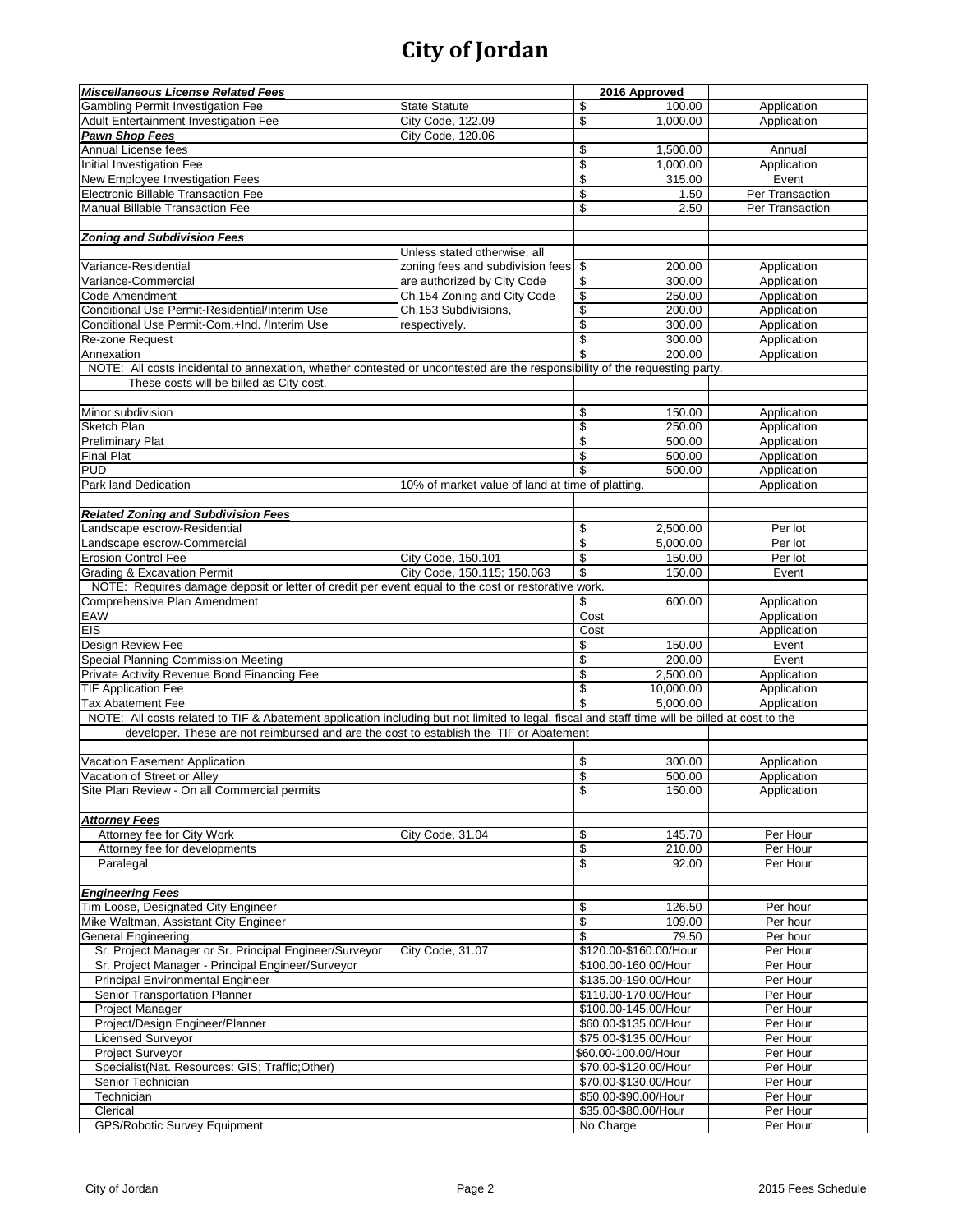|                                                                                                       |                                   |                          | 2016 Approved          |              |
|-------------------------------------------------------------------------------------------------------|-----------------------------------|--------------------------|------------------------|--------------|
| <b>Building Permits and Fees</b>                                                                      | State Statute, City Code, 150.101 |                          |                        |              |
| <b>Mechanical Permit</b>                                                                              |                                   | \$                       | 50.00                  | Application  |
| <b>Plumbing Permit</b>                                                                                |                                   | \$                       | 100.00                 | Application  |
| Septic System Inspection (Per Scott County)                                                           |                                   | \$                       | 100.00                 | Application  |
| Sign Permit                                                                                           |                                   | \$                       | 25.00                  | Application  |
| NOTE: Plus \$ .25/square foot of sign.                                                                |                                   |                          |                        |              |
| Sign Permit - Structural                                                                              |                                   | \$                       | 50.00                  | Application  |
| NOTE: Building inspection fee based on value.                                                         |                                   |                          |                        |              |
|                                                                                                       |                                   |                          |                        |              |
| Demolition - commercial                                                                               |                                   |                          | based on value         |              |
| Demolition - residential                                                                              |                                   | \$                       | 100.00                 |              |
| <b>Mobile Home Installation</b>                                                                       | City Code 151.04                  |                          | based on value         | Application  |
| Mobile Home Removal                                                                                   |                                   | \$                       | 10.00                  | Application  |
| <b>Moving Permit</b>                                                                                  |                                   | \$                       | 200.00                 | Application  |
| Fence                                                                                                 |                                   | \$                       | 50.00                  | Application  |
| Fence within Easement Agreement                                                                       |                                   | \$                       | 100.00                 | Application  |
| Air Conditioners                                                                                      |                                   | \$                       | 50.00                  | Application  |
| Fireplaces                                                                                            |                                   | \$                       | 50.00                  | Application  |
| <b>Furnaces</b>                                                                                       |                                   | \$                       | 50.00                  | Application  |
| Hot Tub/Spa (5,000 gallons or more)                                                                   |                                   | \$                       | 50.00                  | Application  |
| Above Ground Pools(5,000 gallons or more)                                                             |                                   | \$                       | 50.00                  | Application  |
| Below Ground Pools(5,000 gallons or more)                                                             |                                   |                          | <b>Based on Value</b>  | Application  |
| <b>Residential Reroofs</b>                                                                            |                                   | \$                       | 80.00                  | Application  |
| <b>Residential Residing</b>                                                                           |                                   | $\overline{\mathcal{S}}$ | 80.00                  | Application  |
| Underground Sprinkler System                                                                          |                                   | \$                       | 50.00                  | Application  |
| <b>Water Heater</b>                                                                                   |                                   | \$                       | 15.00                  | Application  |
| <b>Water Softner</b>                                                                                  |                                   | \$                       | 30.00                  | Application  |
| Window Replacement                                                                                    |                                   | \$                       | 50.00                  | Application  |
| Door Replacement                                                                                      |                                   | \$                       | 50.00                  | Application  |
| All other permits and fees related to building permits are per the State Building Code, 1997 Edition. |                                   |                          |                        | Application  |
|                                                                                                       |                                   |                          |                        |              |
| <b>Other Administrative Charges</b>                                                                   | <b>State Statute</b>              |                          |                        |              |
| <b>NSF Check</b>                                                                                      |                                   | \$                       | 30.00                  | Event        |
| Assessment Search                                                                                     |                                   | \$                       | 15.00                  | Application  |
| Copies (8 1/2"X 11")                                                                                  |                                   | \$                       | 0.25                   | Per Copy     |
| Copies (Larger paper)                                                                                 |                                   | \$                       | 0.50                   | Per Copy     |
| <b>Fax Service</b>                                                                                    |                                   | \$                       | 1.00                   | Per Page     |
| <b>Notary Service</b>                                                                                 |                                   | \$                       | 2.00                   | Per Document |
| Zoning Ordinance                                                                                      |                                   | \$                       | 10.00                  | Per Zone     |
| <b>Subdivision Ordinance</b>                                                                          |                                   | \$                       | 15.00                  | Per Copy     |
| Comprehensive Plan                                                                                    |                                   | \$                       | 65.00                  | Per Copy     |
| Water Comprehensive Plan                                                                              |                                   | \$                       | 50.00                  | Per Copy     |
| Sewer Comprehensive Plan                                                                              |                                   | \$                       | 50.00                  | Per Copy     |
| <b>Transportation Comprehensive Plan</b>                                                              |                                   | \$                       | 50.00                  | Per Copy     |
| Storm Water Comprehensive Plan                                                                        |                                   | \$                       | 65.00                  | Per Copy     |
| City Budget                                                                                           |                                   | \$                       | 50.00                  | Per Copy     |
| NOTE: Plus \$ .25 per page                                                                            |                                   |                          |                        |              |
|                                                                                                       |                                   |                          |                        |              |
| <b>Hearing Notices</b>                                                                                |                                   | \$                       | 10.00                  | Per Copy     |
| NOTE: Plus \$ .25 per page                                                                            |                                   |                          |                        |              |
|                                                                                                       |                                   |                          |                        |              |
| <b>Annual Financial Statements</b>                                                                    |                                   | \$                       | 25.00                  | Per Copy     |
| NOTE: Plus \$ .25 per page                                                                            |                                   |                          |                        |              |
|                                                                                                       |                                   |                          |                        |              |
| <b>City Code</b>                                                                                      |                                   | \$                       | 10.00                  | Per Copy     |
| NOTE: Plus \$ .25 per page                                                                            |                                   |                          |                        |              |
|                                                                                                       |                                   |                          |                        |              |
| <b>Utility Billing List Labels</b>                                                                    |                                   | \$                       | 175.00                 | Per Copy     |
| Utility Billing Partial list (1/5 or less)                                                            |                                   | \$                       | 50.00                  | Per Copy     |
| Maps-City                                                                                             |                                   | \$                       | 2.00                   | Per Copy     |
| Maps-City if mailed                                                                                   |                                   | \$                       | 4.00                   | Per Copy     |
| Maps-Zoning, small                                                                                    |                                   | \$                       | 5.00                   | Per Copy     |
| Maps-Zoning, large                                                                                    |                                   |                          | Cost of production     | Per Copy     |
| Maps-Park Plan                                                                                        |                                   | \$                       | 12.50                  | Per Copy     |
| Photographs                                                                                           |                                   | \$                       | 5.00                   | Per CD       |
| Reserve Police Officers                                                                               |                                   | \$                       | 20.00                  | Per Hour     |
| Police Officer                                                                                        |                                   |                          | 1 1/2 time plus fringe | Per Hour     |
| Process Server                                                                                        |                                   | \$                       | 30.00                  | Event        |
| CD with data or maps burned to it                                                                     |                                   | \$                       | 15.00                  | Per CD       |
| Video Tapes                                                                                           |                                   | \$                       | 25.00                  | Per Tape     |
| <b>DVD</b> of Meetings                                                                                |                                   | \$                       | 15.00                  | Per DVD      |